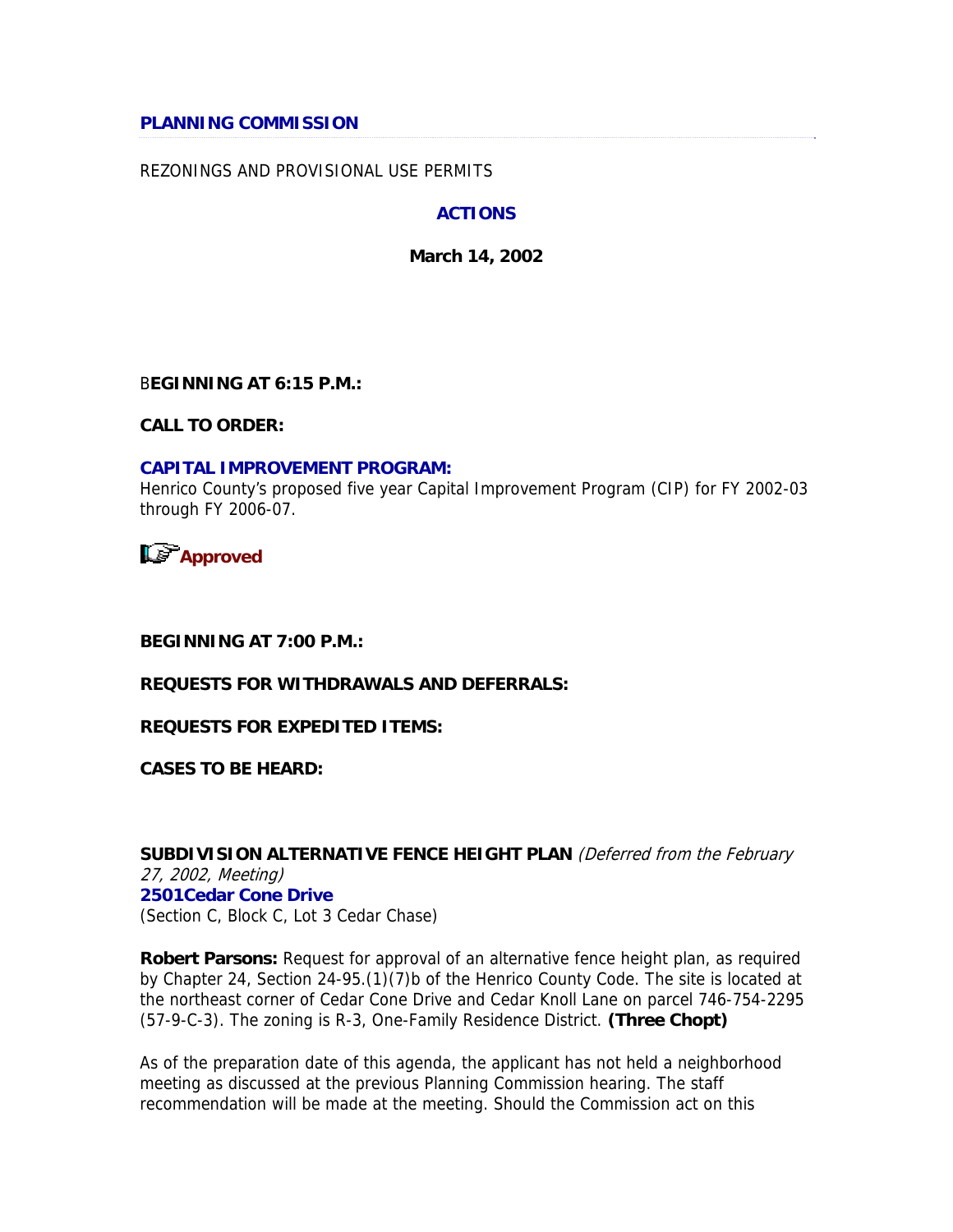request, in addition to the standard conditions for landscape plans, the following additional conditions are recommended.

5. The existing fence line will be relocated eight feet to the north per the revised landscape plan

6. The owner shall acquire any necessary permits for the construction of the fence.

7. The owner shall provide additional landscaping in the form of low evergreen shrubs at the base of the fence facing Cedar Knoll Lane and Cedar Cone Drive. **(Staff Report by Christina Goggin)** 

**Withdrawn**

### **THREE CHOPT:**

Deferred from the September 13, 2001 Meeting:

**C-49C-00 Tascon Group, Inc.:** Request to amend proffered conditions accepted with rezoning case C-45C-99, on Parcels 748-756-8078 (58-A-3), 749-756-6440 (6) and 749-756-6859 (6A) and part of Parcels 749-755-4576 (58-A-4) and 749-755-6396 (5), containing approximately 38.3 acres, located on the north line of Three Chopt Road at its intersection with Pell Street. The amendment would allow a condominium development in place of a detached single family development and assisted living facility. The Land Use Plan recommends Urban Residential, 3.4 to 6.8 units per acre, and Environmental Protection Area. **Staff – Lee Householder** 

**Deferred to May 9, 2002 Meeting** 

### Deferred from the January 10, 2002 Meeting:

**C-6C-02 Michael J. Kelly for L-C Corporation:** Request to amend proffered conditions accepted with rezoning case C-14C-87, on Parcel 749-760-0500 (48-A-45) (Universal Ford), containing 4.057 acres, located on the south line of West Broad Street (U. S. Route 250) approximately 400 feet east of Cox Road. The amendment is related to eliminating the buffer on the south line of the property. The existing zoning is B-3C Business District (Conditional). The Land Use Plan recommends Commercial Concentration. **Staff – Mark Bittner** 

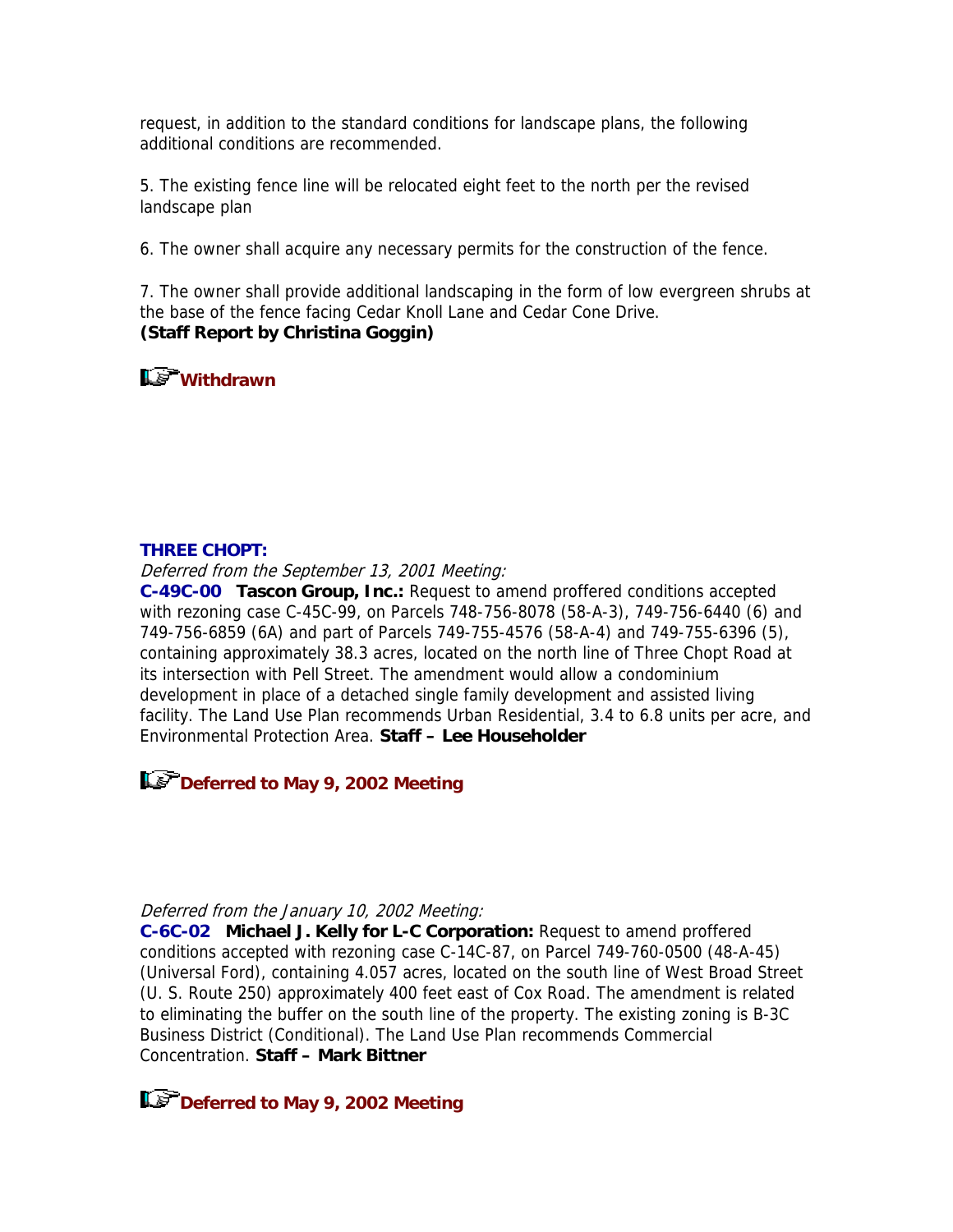#### Deferred from the January 10, 2002 Meeting:

**C-7C-02 Michael J. Kelly for L-C Corporation:** Request to conditionally rezone from A-1 Agricultural District to B-3C Business District (Conditional), part of Parcel 748- 759-9860 (48-A-44), containing 0.687 acre, located on the east line of Cox Road approximately 600 feet south of West Broad Street (U. S. Route 250). Automobile dealership parking and accessory uses are proposed. The uses will be controlled by zoning ordinance regulations and proffered conditions. The Land Use Plan recommends Commercial Concentration. **Staff – Mark Bittner**

**Let Deferred to May 9, 2002 Meeting** 

### **Deferred from the February 14, 2002 Meeting:**

**C-8C-02 Foster & Miller for Virginia Classic Homes:** Request to conditionally rezone from A-1 Agricultural District to RTHC Residential Townhouse District (Conditional), Parcel 753-756-8642 (58-A-25), containing approximately 8.4 acres, located on the east line of Pemberton Road approximately 300 feet south of its intersection with Mayland Drive. Residential townhouses are proposed. The applicant proffers to develop no more than 62 units on the property. The use will be controlled by proffered conditions and zoning ordinance regulations. The Land Use Plan recommends Suburban Residential 2, 2.4 to 3.4 units net density per acre. **Staff – Mark Bittner**

# **Deferred to April 11, 2002 Meeting**

**C-12C-02 Glenn R. Moore for Basilios E. Tsimbos:** Request to conditionally rezone from R-3 One Family Residence District to B-1C Business District (Conditional), Parcels 761-754-0791 (59-A-72), 761-754-1383 (59-A-73) and 761-754-1572 (59-A-74), containing 1.274 acre, located on the east line of Skipwith Road, approximately 250 feet south of W. Broad Street (U. S. Route 250). A beauty parlor and associated uses are proposed. The use will be controlled by proffered conditions and zoning ordinance regulations. The Land Use Plan recommends Commercial Arterial and Office. **Staff – Tom Coleman**

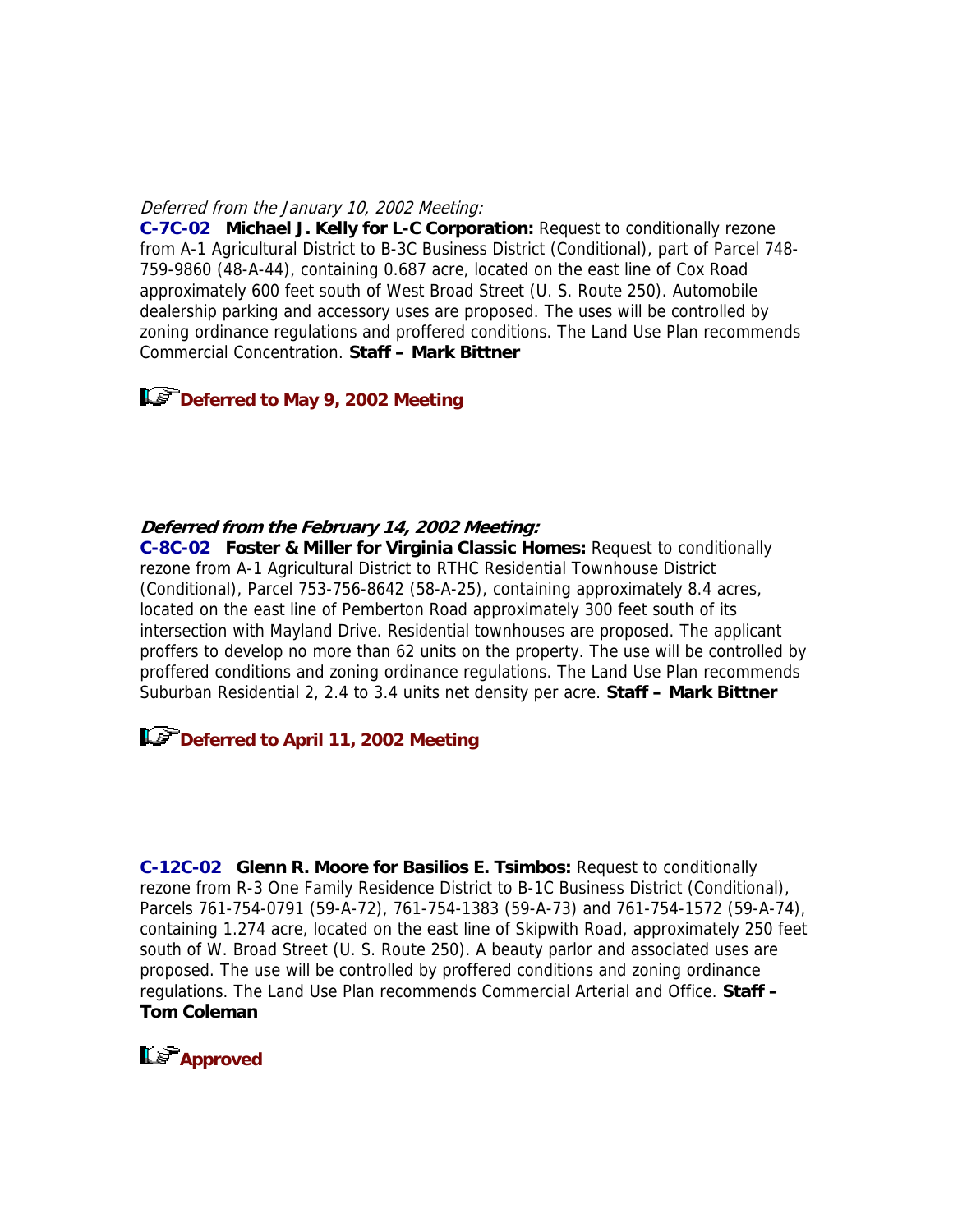# **TUCKAHOE: Deferred from the February 14, 2002 Meeting:**

**P-21-01 Sprint PCS:** Request for a provisional use permit under Sections 24-95(a) and 24-122.1 of Chapter 24 of the County Code in order to construct and operate a 135' communication tower and related equipment on part of Parcel 753-740-8228 (100-A-65) (8611 Henrico Avenue), containing 851 square feet, located at the southeast intersection of Henrico Avenue and Ridge Road. The existing zoning is R-3 One Family Residence District. The Land Use Plan recommends Government. **Staff – Tom Coleman**

# **Deferred to April 11, 2002 Meeting**

## **Deferred from the February 14, 2002 Meeting**:

**C-1C-02 Henry A. Shield:** Request to amend proffered conditions accepted with rezoning case C-72C-89, on Parcels 745-739-0596 (99-14-A-2), 744-739-8378 (6), 744- 739-8744 (9), 744-739-7933 (10), 744-739-6049 (12), 744-739-4957 (13), 744-739- 3913 (17), 744-739-1642 (22), 744-739-1965 (25), 744-739-0693 (29), 744-739-1790 (30), 744-739-4780 (33), 744-740-7611 (38), and 744-738-3193 (99-14-A-18), containing approximately 7.8 acres, located south of Derbyshire Road in the Gaslight Subdivision. The amendment is related to the types of roofing materials allowed. The property is zoned R-2C One Family Residence District (Conditional). The Land Use Plan recommends Suburban Residential 1, 1.0 to 2.4 units net density per acre. **Staff - Lee Householder**



### **VARINA:**

**Deferred from the February 14, 2002 Meeting:** 

**P-19-01 Wes Blatter for VoiceStream Wireless:** Request for a provisional use permit under Sections 24-95(a) and 24-122.1 of Chapter 24 of the County Code in order to construct and operate a 165' telecommunications tower and related equipment on part of Parcel 799-702-8496 (191-A-17), containing 10,000 square feet (0.223 acre) located at 6535 Barksdale Road approximately 1,200 feet north of Kukymuth Road. The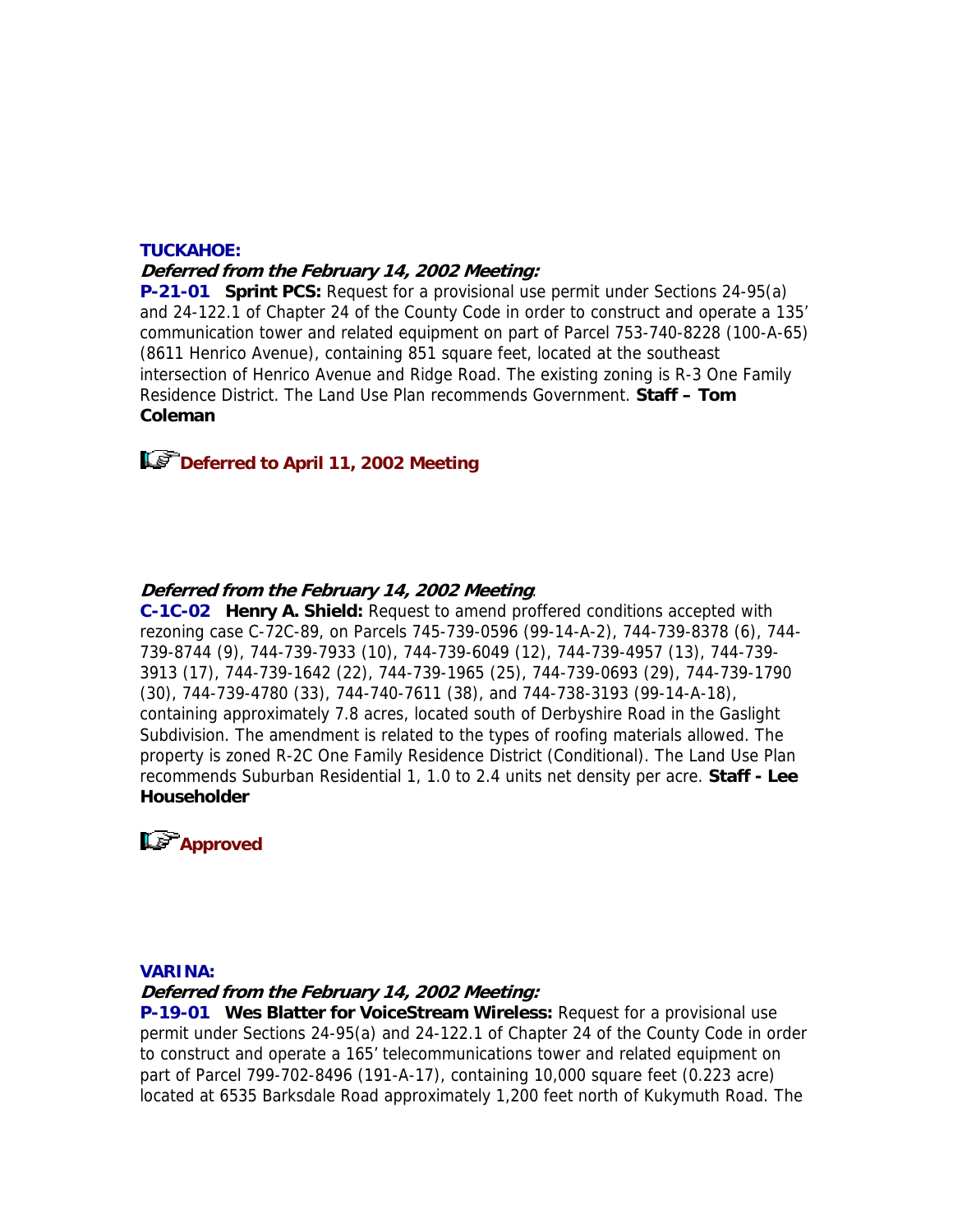existing zoning is A-1 Agricultural District. The Land Use Plan recommends Suburban Residential 1, 1.0 to 2.4 units net density per acre. **Staff – Tom Coleman**

# **Withdrawn**

**C-16-02 County of Henrico:** Request to rezone from R-5 General Residence District and RTH Residential Townhouse District to R-3 One Family Residence District Parcels 806-704-4472 (192-A-7) and 807-705-5743 (192-A-19) being 34.5 acres and 11.76 acres respectively and fronting 500 feet along the west line of N. Midview Road beginning 363 feet south of Bickerstaff Road. A single family residential subdivision is proposed. The R-3 One Family Residence District allows a minimum lot size of 11,000 square feet. The Land Use Plan recommends Suburban Residential 1, 1.0 to 2.4 units net density per acre. **Staff – Lee Householder**

# **L**<sup> $\bullet$ </sup> Approved

#### **BROOKLAND:**

### **Deferred from the January 10, 2002 Meeting:**

**C-59-01 Phyllis M. Perross:** Request to rezone from R-3 One Family Residence District to M-1 Light Industrial District, part of Parcel 770-756-2492 (61-A-68), containing 1.15 acres, located on the east line of Old Staples Mill Road approximately 450 feet north of Staples Mill Road (U. S. Route 33). A mini storage warehouse and office are proposed. The use will be controlled by zoning regulations. The Land Use Plan recommends Light Industry. **Staff – Tom Coleman**

**Deferred to April 11, 2002 Meeting** 

### **Deferred from the February 14, 2002 Meeting:**

**C-10C-02 Robert M. Atack:** Request to conditionally rezone from R-2AC One Family Residence District (Conditional) to R-5AC General Residence District (Conditional), Parcel 763-761-9181 (50-A-20A) and part of Parcel 766-762-1042 (40-A-24A), containing 55.755 acres, located between the Brittany and Courtney subdivisions at the intersection of Staples Mill Road (State Route 33) and Attems Way and on the north line of Hungary Road approximately 900 feet east of its intersection with Walton Farms Drive. A single family residential subdivision is proposed. The applicant proffers a minimum lot size of 6,000 square feet. The use will be controlled by proffered conditions and zoning